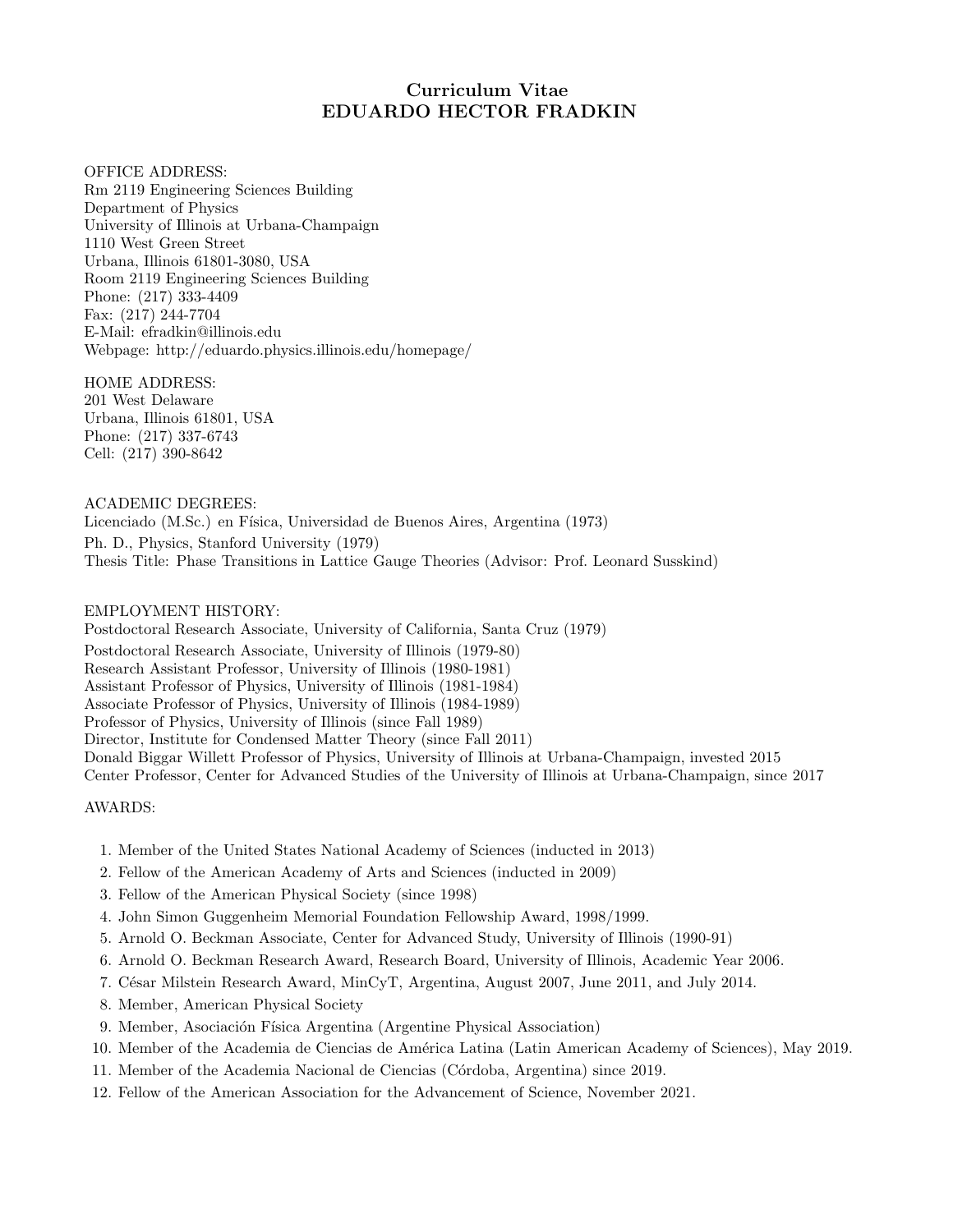- 1. Visiting Scientist, Institute for Theoretical Physics, University of California, Santa Barbara CA (USA)(Summer, 1980).
- 2. Consultant at IBM Thomas J. Watson Research Center (Fall 1980).
- 3. Visiting Scientist, Institute for Theoretical Physics, University of California, Santa Barbara CA (USA)(Summer 1981, Summer 1985, Spring and Summer 1997, Summer 1998).
- 4. Invited Lecturer, École d'Eté de Physique Théorique, Les Houches, France (Summer 1982 and Summer 2009).
- 5. Visiting Scientist, Commisariat a l'Energie Atomique, Service de Physique Theorique, Saclay, France (Fall 1982).
- 6. Visiting Professor, Ecole Normale Superieure, Laboratoire de Physique Theorique, Paris, France (Winter 1983).
- 7. Visiting Professor, Departamento de Física, Universidad de La Plata, Argentina (Summer 1984, Academic Year 1986-1987, Summer 1995, Summer 1998)
- 8. External Oponent, Institute of Theoretical Physics, Chalmers University of Technology, Göteborg, Sweden (Summer 1995).
- 9. Visiting Scientist, Kavli Institute for Theoretical Physics, University of California, Santa Barbara (Spring and Summer 2006).
- 10. Visiting Professor, Laboratoire de Physique Théorique et Hautes Energies, Université Pierre et Marie Curie (Paris VI) et Denis Diderot (Paris VII)), Paris, France (November 1998).
- 11. Visiting Scientist at the Program on Frontiers in Quantum Computation at the Princeton Center for Theoretical Physics, February 2008.
- 12. Visiting Professor, Department of Physics, Faculty of Exact and Natural Sciences, University of Buenos Aires, Argentina (December 2006, July 2010, June 2013).
- 13. Visiting Professor, Department of Physics, Stanford University, October 15-December 15, 2007.
- 14. Co-organizer of the Program and Conference on "Higher Temperature Superconductivity" at the Kavli Institute for Theoretical Physics of the University of California, Santa Barbara, CA (USA) (Summer 2009).
- 15. Co-organizer of the Program "The CFT/Gravity Duality and Condensed Matter Physics" at the Kavli Institute for Theoretical Physics of the University of California, Santa Barbara, CA (USA) (Fall 2011).
- 16. Co-organizer of the workshop "Field Theoretic Computer Simulations for Particle Physics and Condensed Matter", Boston University (May 8-10, 2014).
- 17. Co-organizer of the Nobel Symposium "New forms of matter: topological insulators and superconductors", Stockholm, Sweden (June 13-15, 2014).
- 18. Simons Distinguished Visiting Scholar, Kavli Institute for Theoretical Physics of the University of California Santa Barbara, CA (USA) (September 2-17, 2014, and April 6- May 1, 2015).
- 19. Co-organizer of the workshop on Intertwined Orders in Strongly Correlated Systems (Laguna Beach, CA), January 29-31, 2016.
- 20. Co-organizer of the Workshop on Geometrical Degrees of Freedom in Topological Phases at the Banff International Research Station (Banff, Alberta, Canada), August 21-26 (2016).

#### RESEARCH INTERESTS:

Condensed Matter Theory, Strongly Correlated Systems, Quantum Hall Systems, Topological Phases and Topological Field Theories, Disordered Systems, Quantum Field theory.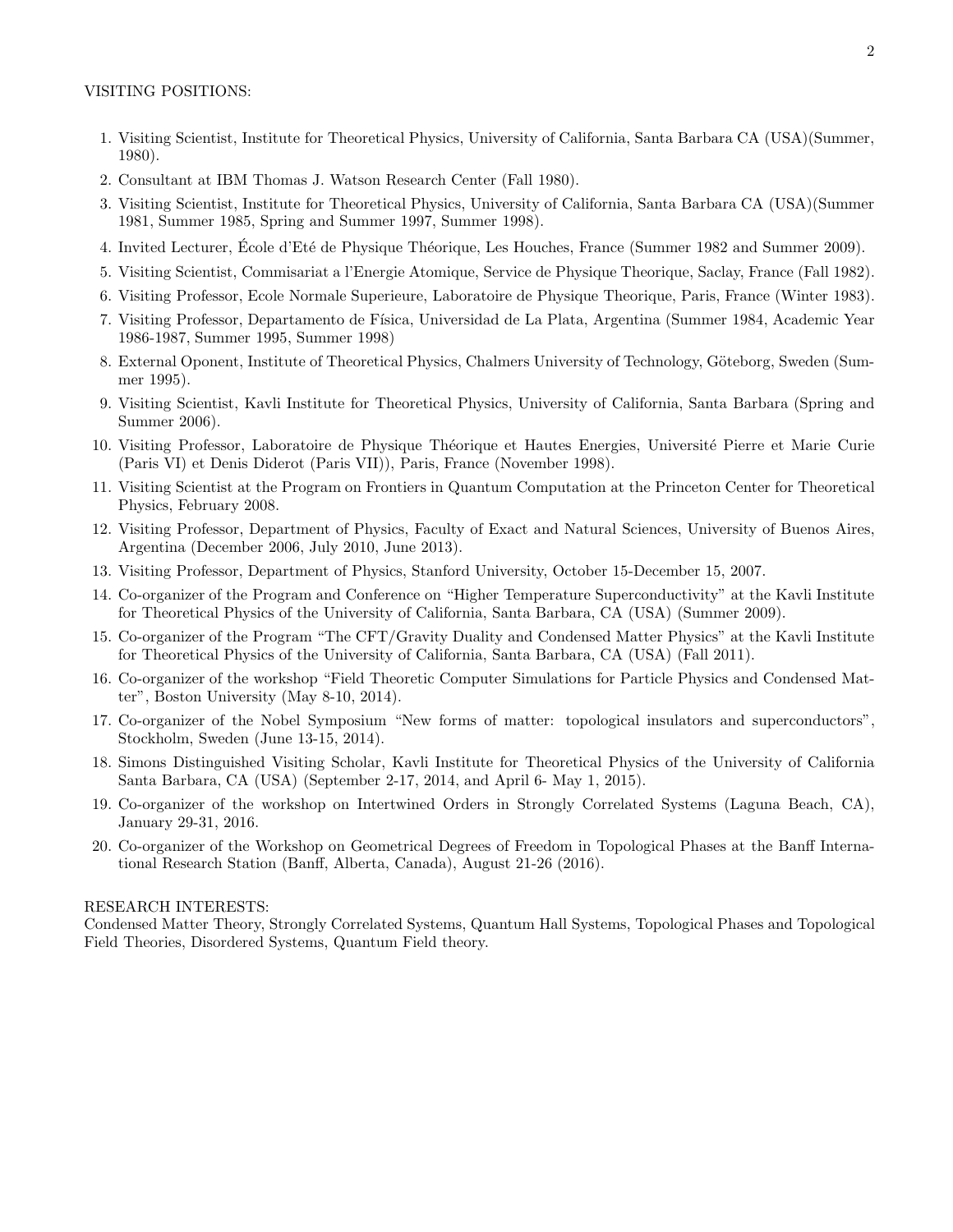- 1. Dr. Michael Ma (Prof. W. McMillan codirector). B.S, University of Hong Kong. PhD University of Illinois at Urbana-Champaign, July 1982. Dr. Ma is currently an Emeritus Professor of Physics at the University of Cincinnati, Cincinnati, Ohio (USA).
- 2. Dr. Matthew P. A. Fisher (Prof. A. J. Leggett, main advisor). B.S. Cornell University. PhD University of Illinois at Urbana-Champaign, July 1986. Member of Research Staff at the IBM T. J. Watson Research Center until 1993. Member of the Kavli Institute for Theoretical Physics of the University of California Santa Barbara (1993-2007) and Professor of Physics, University of California Santa Barbara since 1993.
- 3. Dr. Franco Nori. BS, Universidad Simón Bolívar (Venezuela). PhD University of Illinois at Urbana-Champaign, July 1987. Dr. Nori is a Professor of Physics at the University of Michigan, Ann Arbor MI (USA), and currently he is Group Director of the Quantum Condensed Matter Research Group (QCMRG), at the Center for Emergent Matter Science (CEMS), in RIKEN (Japan) where he is a Chief Scientist.
- 4. Dr. Avinash Singh. BS, IIT Kanpur (India). PhD University of Illinois at Urbana-Champaign, January 1988. Dr. Singh is currently a Professor of Physics at the Indian Institute of Technology in Kanpur, India.
- 5. Dr. David Withoff. BS, Illinois Institute of technology. PhD University of Illinois at Urbana-Champaign, July 1988. Dr. Withoff was a member of the staff of Wolfram Research, Champaign IL (USA). He is currently at the University of Alaska, Fairbanks.
- 6. Dr. Cecilia von Reichenbach. Licenciado and PhD Universidad de La Plata (La Plata, Argentina) July 1988. She is a Professor of Physics at Universidad de La Plata, Argentina.
- 7. Dr. Joel Cannon; PhD University of Illinois at Urbana-Champaign, July 1989. Dr. Cannon is currently Professor of Physics at Washington and Jefferson College, Washington PA (USA).
- 8. Dr. Christopher Mudry. BS, Université de Genéve, Switzerland. PhD University of Illinois at Urbana-Champaign, July 1994. Dr. Mudry is currently a permanent member of the staff and the Head of the Theory Group of the Paul Scherrer Institute at Villigen, Switzerland.
- 9. Dr. Ana Mar´ıa L´opez. Licenciado, University of Buenos Aires (Argentina). PhD University of Illinois at Urbana-Champaign, July 1994. Formerly a Wolfson Research Fellow at the Department of Physics at Oxford University, Oxford, England, Dr. López was a member of CONICET (Argentina) at the Instituto de Física Balseiro in S. C. de Bariloche, Río Negro, Argentina. She is member of the staff at the London School of Economics, London  $(UK).$
- 10. Dr. Antonio Helio Castro Neto. BS, Universidad de Campinas, Brazil. PhD University of Illinois at Urbana-Champaign, July 1994. Dr. Castro Neto was a Professor of Physics at Boston University, Boston MA (USA). He is a Distinguished Professor at the Department of Physics of the Faculty of Science of the National University of Singapore, Singapore, where he is also the Director of the Graphene Research Centre.
- 11. Dr. Manuel A. Fuentes. Licenciado, University of Buenos Aires (Argentina). PhD University of Illinois at Urbana-Champaign, July 1995. Dr. Fuentes was an Instructor at Oxford Brookes University, Oxford UK and a consultant on renewable energies with ITPower, London, United Kingdom. Dr. Fuentes is currently the director of the International Urban Cooperation Program for Latin America and the Caribbean, a European Union Program based in Brasilia (Brazil).
- 12. Dr. Carlos Cassanello. Licenciado, University of Buenos Aires (Argentina). PhD University of Illinois at Urbana-Champaign, September 1996. PDRA at the University of Köln (Germany), at the Sloan Center for Theoretical Neurobiology of the University of California San Francisco, and at the Department of Physics of the University of California Berkeley. Dr. Cassanello was a Postdoctoral Research Fellow at the Center for Neurobiology and Behavior of Columbia University of California, New York City. He was a Postdoctoral Fellow at the Department of Psychology of the Australia National University, Canberra (Australia). He is currently a Scientist at the Bernstein Center for Computational Neuroscience (Berlin, Germany).
- 13. Dr. Nancy P. Sandler. Licenciado, University of Buenos Aires (Argentina). PhD University of Illinois at Urbana-Champaign, August 1998. Dr. Sandler is currently a Professor of Physics (with tenure) at the University of Ohio, Athens OH, USA.
- 14. Dr. Eun-Ah Kim. BS, National Seoul University (Korea). PhD University of Illinois at Urbana-Champaign, August 2005. Dr. Kim was a postdoctoral research associate at the Department of Physics of Stanford University, Stanford CA, from August 2005 till August 2008. She is currently a Professor of Physics at the Department of Physics of Cornell University, Ithaca NY, USA.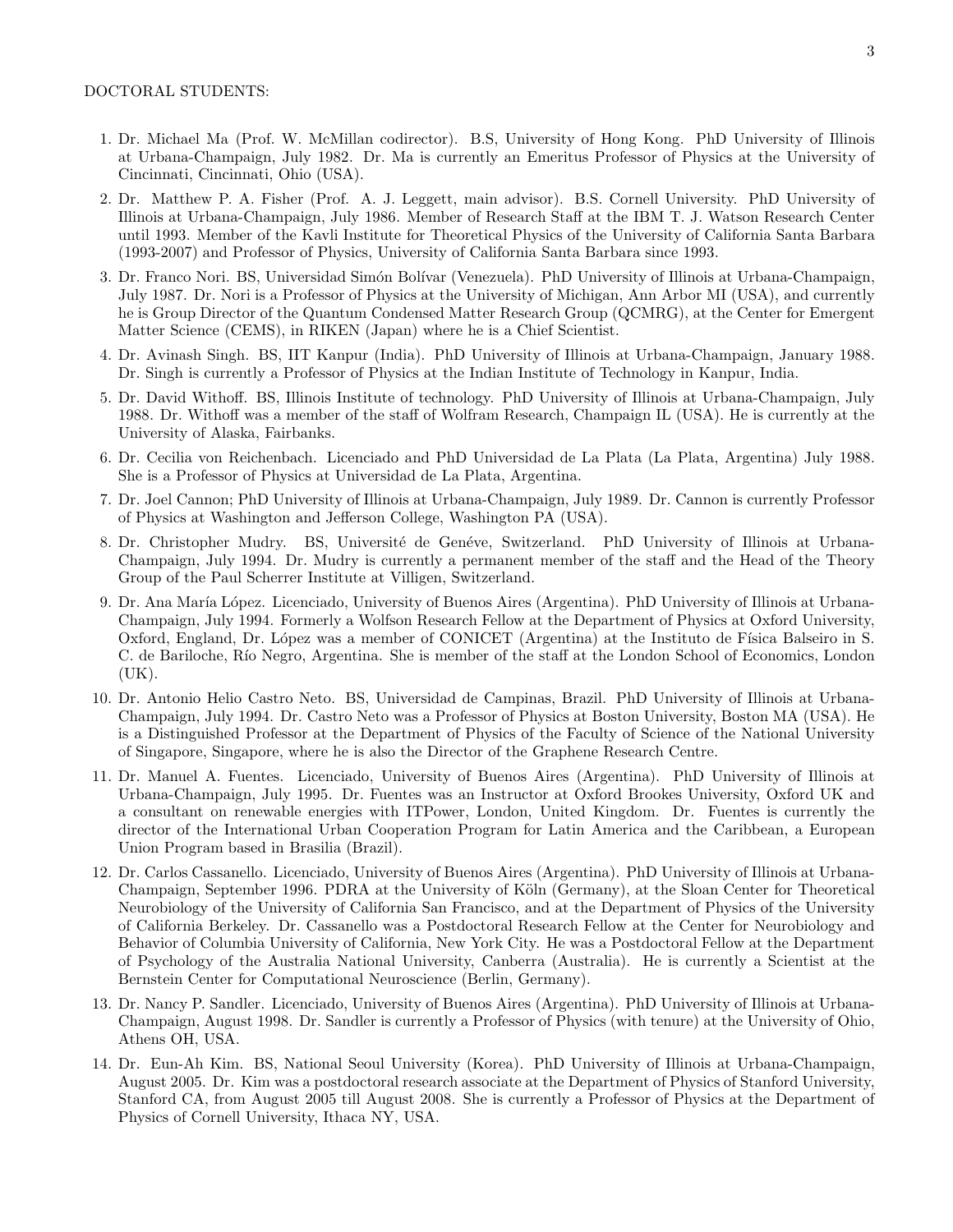- 15. Dr. Michael J. Lawler. BS, Queens University, Canada. PhD University of Illinois at Urbana-Champaign, August 2006. Dr. Lawler was a postdoctoral research associate at the Department of Physics of the University of Toronto, Toronto, Ontario, Canada, from August 2006 till August 2008. He is currently an Associate Professor of Physics at Binghamton University, Binghamton, NY, USA.
- 16. Dr. Stefanos Papanikolaou. BS, University of Athens (Greece). PhD University of Illinois at Urbana-Champaign, August 2008. Dr. Papanikolaou was a postdoctoral research associate at the Department of Physics of Cornell University, Ithaca NY (2008-2011). He was a Research Scientist at the Department of Materials Science, Yale University, New Haven CT (USA) (Fall 2011- Summer 2014), and an Assistant Research Professor at the Whiting School of Engineering of Johns Hopkins University (Baltimore, MD) (2015-2016). Since May 2016 he is an Assistant Professor at the Department of Mechanical Engineering of West Virginia University (Morgantown, West Virginia).
- 17. Dr. Kai Sun. BS, Beijing University (China). PhD University of Illinois at Urbana-Champaign, May 2009. Postdoctoral Fellow at the Joint Quantum Institute of the Department of Physics of the University of Maryland, College Park, MD, USA, 2009-2012. Dr. Kai Sun is an Associate Professor of Physics at the Department of Physics of the University of Michigan since the Fall of 2012.
- 18. Dr. Benjamín Muñoz Fregoso. BS, University of Monterrey (Mexico). PhD University of Illinois at Urbana-Champaign, May 2010. Dr. Fregoso was a postdoctoral research associate at the Department of Physics of the University of Chicago, Chicago IL, USA (2010-2011). He was a postdoctoral research associate at the Department of Physics of the University of Maryland, College Park MD (USA) (2011-2014) and a Postdoctoral Research Associate at the Department of Physics of the University of California Berkeley, Berkeley (CA). He is currently an Assistant Professor of Physics at Kent State University (Kent, Ohio).
- 19. Dr. Benjamin Hsu. BS Cornell University. PhD University of Illinois at Urbana-Champaign, August 2011. Since the Fall 2011 till the Fall of 2013 Dr. Hsu was a Postdoctoral Research Associate at the Department of Physics of Princeton University, Princeton NJ (USA). He is currently a member of the technical staff at Amazon Web Services Inc. (Seattle, Washington).
- 20. Dr. Akbar Jaefari. BS Sharif University (Iran). PhD University of Illinois at Urbana-Champaign, August 2012. Dr. Jaefari was a Postdoctoral research Associate at the Department of Physics of the University of Oklahoma, Norman, OK (USA). He is currently an Assistant Professor of Physics at the University of Western New England (Springfield, Massachusetts).
- 21. Dr. Rodrigo Andrés Soto Garrido. Licenciado en Física, Universidad Federico Santa María (Valparíso, Chile). Dr. Soto Garrido graduated in the Summer 2015. He is currently an Assistant Professor of Physics at the Universidad Católica in Santiago de Chile (Chile).
- 22. Dr. Xiao Chen. B. S. Tsinghua University (Beijing, China). Dr. Chen graduated in the Summer of 2016. He was a Gordon and Betty Moore Foundation Postdoctoral Scholar at the Kavli Institute for Theoretical Physics of the University of California, Santa Barbara (California) (2016-2019)and a postdoctoral scholar at the Department of Physics and Center for Theory of Quantum Matter of the University of Colorado (Boulder, Colorado). Since January 2020 he is an Assistant Professor of Physics at Boston College (Boston, Massachusetts).
- 23. Dr. Krishna Kumar. B.S. University of Texas at Austin (Austin, Texas). He graduated in the Summer 2016. He is currently a member of the staff of Akuna Capital (Chicago, Illinois).
- 24. Dr. Wathid Assawasunthonnet. B.S. Massachusetts Institute of Technology (Cambridge, Massachusetts). He graduated in the Summer 2016. He is currently a member of the staff of Kite.inc (San Francisco, California).
- 25. Dr. Yizhi You. B.S. Tsinghua University (Beijing, China). She graduated in May 2017. She is currently a postdoctoral Fellow at the Princeton Center for Theoretical Science (Princeton University, New Jersey) since September 1, 2017.
- 26. Dr. Hart Goldman. B.S. Stanford University (Stanford, California). He graduated in May 2020. Since August 15, 2020, he is a Gordon and Betty Moore Postdoctoral Scholar at the Massachusetts Institute of Technology (Cambridge, Massachusetts).
- 27. Dr. Ramanjit Sohal. BS University of Toronto (Toronto, Ontario, Canada). He graduated in May 2021. He will be a postdoctoral fellow at Princeton University beginning the Fall 2021.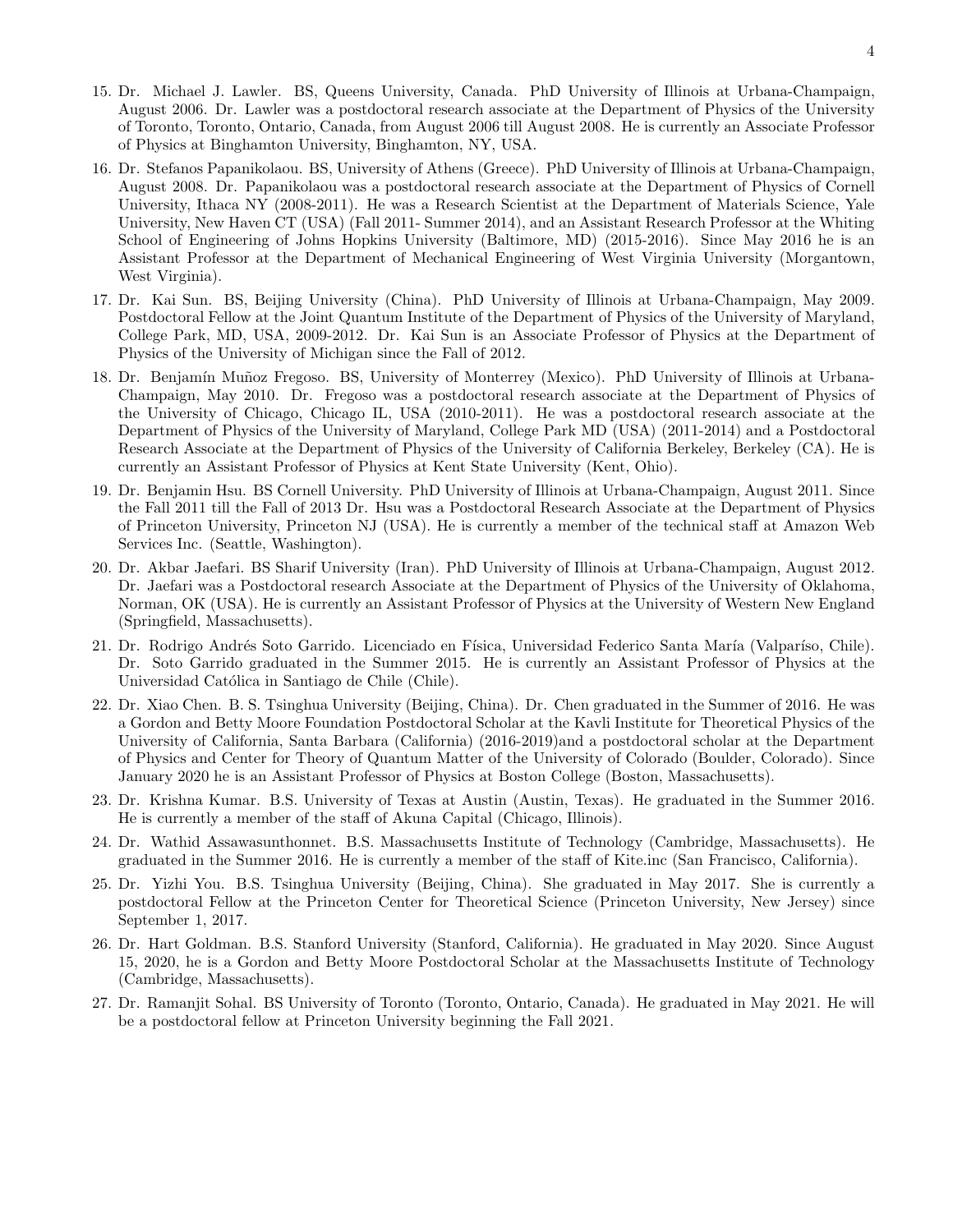#### MASTER STUDENTS:

1. Dr. Leticia Cugliandolo, MSc Universidad de La Plata (La Plata, Argentina) July 1989. Dr. Cugliandolo went on to earn her PhD in 1992 at the Universidad de La Plata, and is currently a Professor of Physics at the Université Pierre et Marie Curie - Paris VI, in Paris, France. She is a junior member of the Institute Universitaire de France (IUF) and the Director of the Les Houches School of Physics.

#### POSTDOCTORAL RESEARCH ASSOCIATES:

- 1. Dr. Wu-Pei Su (1983-1985), PhD University of Pennsylvania (1983). Dr. Su is now Professor of Physics at the University of Houston, Houston TX (USA).
- 2. Dr. Elbio Dagotto (1985-1988), PhD Instituto Balseiro, Argentina (1984). Dr. Dagotto is now a Professor of Physics at the University of Tennessee, Knoxville TN (USA), and a Group Leader at Oak Ridge National Laboratory.
- 3. Dr. Qian Niu (1984-1985), PhD University of Washington (1984). Dr. Niu is now Professor of Physics at the University of Texas at Austin, Austin TX (USA).
- 4. Dr. Adriana Moreo (1985-1988), PhD Instituto Balseiro, Argentina (1985). Dr. Moreo is now a Professor of Physics at the University of Tennessee, Knoxville TN (USA), and a member of the research staff, Materials Theory Group, of Oak Ridge National Laboratory.
- 5. Dr. Scott Renn (1987-1988), PhD University of Pennsylvania (1987). Dr. Renn was an Assistant Professor of Physics at the University of California at San Diego, La Jolla CA (USA). He is now working in the private sector.
- 6. Dr. Shoudan Liang (1988-1990). PhD University of Chicago, Chicago IL (1985). Dr. Liang was an Assistant Professor of Physics at Penn State University. He is now a Professor at the Department of Biostatistics and Applied Mathematics of The University of Texas M.D. Anderson Cancer Center, Houston TX (USA).
- 7. Dr. Enrique Moreno (1988-1990), PhD Universidad de La Plata, Argentina (1987). Dr. Moreno is now a Lecturer at the Physics Department of Northeastern University, Boston MA (USA).
- 8. Dr. Vadim Kalmeyer (1989-1990), PhD Stanford University (1989). Dr. Kalmeyer was a postdoctoral associate at IBM Almaden, San Jose CA (USA). He is currently at Agilent Technologies, Santa Clara, CA.
- 9. Dr. Lev Ioffe (1989-1990), PhD Landau Institute for Theoretical Physics, USSR (1988). Dr. Ioffe was a Professor of Physics at Rutgers University, New Brunswick NJ (USA) and Directeur de Recherche at the Laboratory of Theoretical and High Energy Physics (LPTHE) of the University of Paris Pierre et Marie Curie, Paris (France), and a Professor of Physics at the University of Wisconsin-Madison. He is currently at Google. Inc. (Venice, CA).
- 10. Dr. Andrey V. Chubukov (1990-1992), PhD Moscow State University, USSR (1985). Dr. Chubukov was a Professor of Physics at the University of Maryland (College Park, MD) and at the University of Wisconsin, Madison. He is currently on the faculty of the Department of Physics and Astronomy of the University of Minnesota (Minneapolis, MN) and a member of the W. Fine Theoretical Physics Institute.
- 11. Dr. Eduardo R. Gagliano (1989-1992), PhD Instituto Balseiro, Argentina (1987). Dr. Gagliano was on the faculty of Instituto de F´ısica Balseiro, Bariloche, Argentina. Dr. Gagliano passed away in 1998.
- 12. Dr. Silvia Bacci (1989-1992), PhD Instituto Balseiro, Argentina (1989). Dr. Bacci is now at Instituto de Física Balseiro, Bariloche, Argentina.
- 13. Dr. Shivaji Sondhi (1992-1995), PhD UCLA (1992). Dr. Sondhi is now a Professor of Physics at Princeton University, Princeton NJ (USA).
- 14. Dr. Claudio C. Chamon (1995-1997), PhD MIT (1995). He is a Professor of Physics at Boston University, Boston MA (USA).
- 15. Dr. José María Román Faúndez (1998-2002), PhD Universitat de Barcelona, Spain. PDRA at Universidade de Évora (Évora, Portugal) and at the Institute for Theoretical Physics, Consejo Superior de Investicagión Científica, Madrid, Spain; now Chief Scientist, Service for Photovoltaic Systems, National Center for Renewable Energies (CENER), Navarra, Spain.
- 16. Dr. Daniel G. Barci (1999-2001), PhD Universidad de La Plata, Argentina (1995). He is now a Professor of Physics of the Departamento de Física, Universidad Estadual de Rio de Janeiro, RJ Brazil.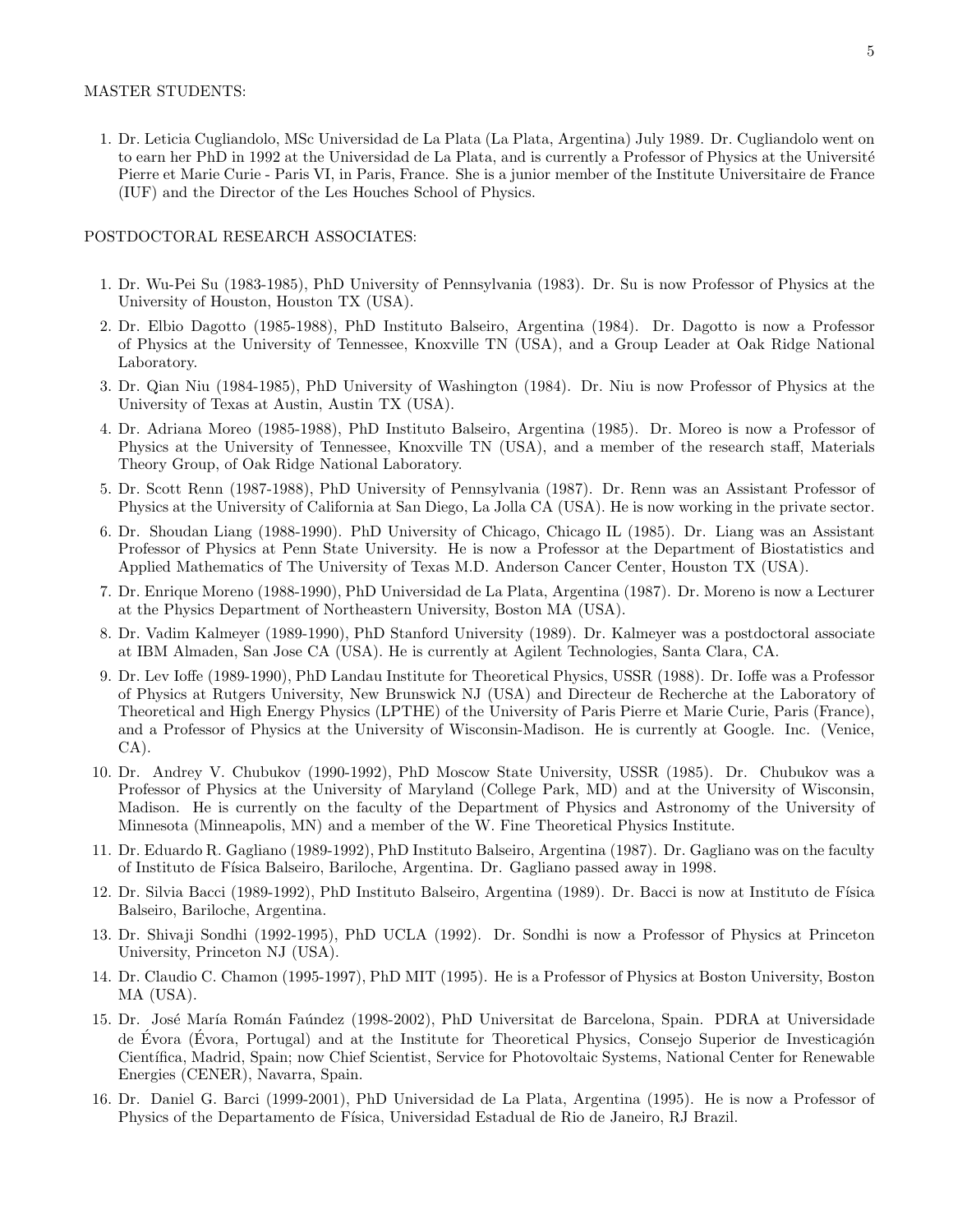- 17. Dr. Wengsheng Vincent Liu (1999-2001), PhD University of Texas at Austin (1999). He was a Postdoctoral Research Associate at the Massachusetts Institute of Technology. He is now a Professor of Physics at the University of Pittsburgh, Pittsburgh PA (USA).
- 18. Dr. Victoria Fern´andez, (PDRA 2003-2005) member of the faculty of the Department of Physics, University of La Plata, Argentina, and scientist at the National Research and Technology council (CONICET) of Argentina.
- 19. Dr. Eddy Ardonne (2002-2005), PhD University of Amsterdam (2002). He was a postdoctoral research associate at the Quantum Information Institute of Caltech and at Station Q of Microsoft Corporation, University of California Santa Barbara (2005-2007) and an Assistant Professor of Physics at Nordita (Stockholm, Sweden). He is currently a Professor of Physics at the Department of Physics of Stockholm University, Stockholm (Sweden).
- 20. Dr. Kumar S. Raman (2005-2007), PhD Princeton University (2005). Dr. Raman was a postdoctoral research associate at the Department of Physics of the University of California, Riverside, CA (USA). He is currently a member of the technical staff of Lawrence Livermore National Laboratory.
- 21. Dr. Bruno Uchoa (2008-2010), PhD University of Campinas, Sao Paulo, Brazil (2002). Dr. Uchoa is now an Assocaite Professor of Physics at the Department of Physics of the University of Oklahoma (since the Fall 2011).
- 22. Dr. Eytan Grosfeld (2008-2011), PhD Weizmann Institute of Science, Israel (2008). Dr. Grosfeld is a Professor of Physics of the Department of Physics of Ben Gurion University, Israel.
- 23. Dr. Taylor Hughes (2009-2011), PhD Stanford University, Stanford, CA (USA) (2009). Dr. Hughes is a Professor of Physics of the Department of Physics of the University of Illinois at Urbana-Champaign.
- 24. Dr. Chin Yan Jeffrey Teo (2011-2014), PhD University of Pennsylvania (2011). Dr. Teo is an Associate Professor of Physics at the University of Virginia (Charlottesville, VA) since in the Fall 2014.
- 25. Dr. Pouyan Ghaemi (2011-2014), PhD Massachusetts Institute of Technology (2009). Dr. Ghaemi was a postdoctoral research associate at the Department of Physics of the University of California, Berkeley, CA (USA) (2009-2011). Dr. Ghaemi is an Assistant Professor of Physics at the City College of New York (New York City, NY).
- 26. Dr. Rudro Rana Biswas (2011- 2014), PhD Harvard University(2011). Dr. Biswas is an Assistant Professor of Physics at Purdue University (West Lafayette, Indiana).
- 27. Dr. Gil Young Cho (2013 2015), PhD University of California Berkeley (2013). He was a Postdoctoral Research Associate (and military service) at the Korea Advanced Institute of Science and Technology (KAIST) (Daejeon, South Korea). He is currently on the faculty of the Pohang University of Science and Technology (POSTECH), Pohang (South Korea).
- 28. Dr. Victor Kooi Ming Chua (2013-2016), PhD University of Texas, Austin (2013). Since September 2017 Dr. Chua is the private sector in Switzerland.
- 29. Dr. David J. Luitz (2015-2016), PhD Universität Würzburg (Germany, 2013). Dr. Luitz was a Postdoctoral Research Associate at the Department of Physics of the Technische Universität Munich (Germany) (2017). Since January 2018 he is the Research Group Leader of the group "Computational Quantum Many-Body Physics" at the Max Planck Institute for the Physics of Complex Systems (Dresden, Germany).
- 30. Dr. Peng Ye (2015-2018), PhD Tsinghua University, China (2012). Dr. Ye is a Professor of Physics at Sun Yat-Sen University (Guangzhou, People's Republic of China) since August 2018.
- 31. Dr. Yuxuan Wang (2015-2018), PhD University of Wisconsin-Madison (2015). Dr. Wang is an Assistant Professor of Physics at the University of Florida (Gainesville, Florida) since August 2018.
- 32. Dr. Luiz Santos (2015-2018), PhD Harvard University (2012). Dr. Santos is an Assistant Professor of Physics at Emory University (Atlanta, Georgia) since August 2018.
- 33. Dr. Eugeniu Plamadeala (Fall 2016- Fall 2018), PhD University of California Santa Barbara (2016). He was a researcher at the Quantum Computing Researcher at the NASA Ames Research Center (Mountain View, California). He is currently an Applied Scientist at Amazon Web Services.
- 34. Dr. Aris Alexandradinata (since August 2018), PhD Princeton University (2015). He joined my group as a Gordon and Betty Moore Postdoctoral Scholar in the Fall 2019.
- 35. Dr. Edwin Huang, PhD Stanford University (2019). He joined my group as a Gordon and Betty Moore Postdoctoral Scholar in the Fall 2019.
- 36. Dr. Laimei Nie, PhD Stanford (2017). He joined my group as a postdoc in the Fall 2020.